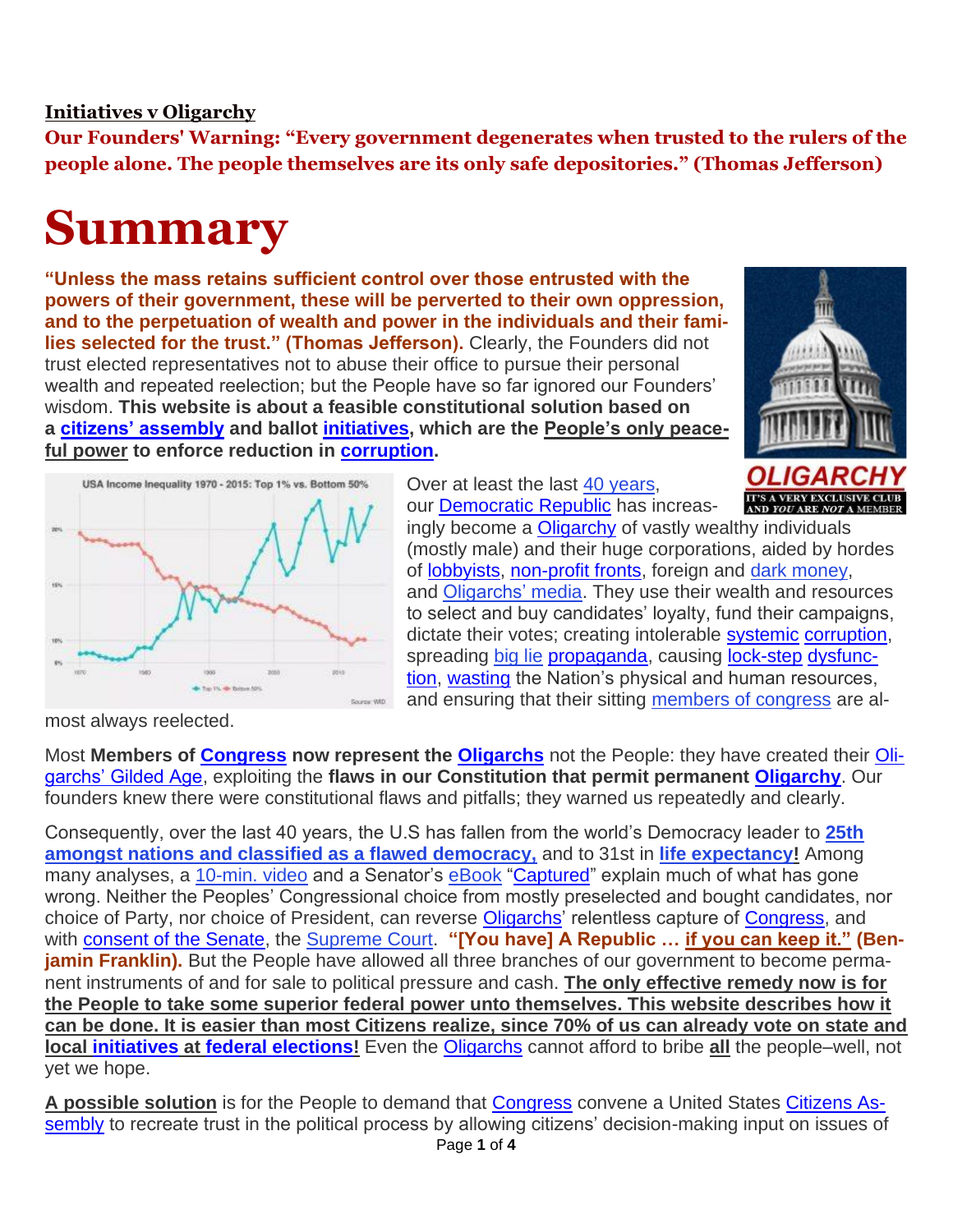great national importance. For example, [Citizens' Assemblies](https://cusdi.org/glossary/citizens-assemblies/) have been used in [Canada](http://www.citizensassembly.gov.on.ca/en-CA/docs/Weekend%20Five/The%20Cases%20of%20B.C.%20and%20The%20Netherlands.pdf) and the Netherlands to recommend revision of the election systems, in **[Ireland](https://en.wikipedia.org/wiki/Citizens%27_Assembly_(Ireland))** to resolve issues of abortion (intractable to government) and population ageing, in **[Belgium](https://www.economist.com/europe/2019/10/03/a-belgian-experiment-that-aristotle-would-have-approved-of)** to permit a German-speaking section to have a voice, [New Unity](https://newunity.org/) proposed in the U.S., etc. These are worthy efforts, but need statistics companies to select Assembly members, are under Government's control, and therefore **attractive only as a first step towards an effective solution to [Oligarchy](https://cusdi.org/glossary/oligarchy/)**.

**A better solution** is based on [Switzerland,](https://cusdi.org/glossary/switzerland/) ancient [Athens,](https://cusdi.org/glossary/athens/) and **[24 U.S. States](https://cusdi.org/faq/which-states-have-initiatives/)** that faced [similar prob](https://cusdi.org/glossary/oligarchs-gilded-age/)[lems.](https://cusdi.org/glossary/oligarchs-gilded-age/) They grant the People's the right to propose legislation by ballot [Initiatives](https://cusdi.org/glossary/initiatives/) [\(a.k.a.,](https://cusdi.org/glossary/a-k-a/) [proposition,](https://cusdi.org/glossary/proposition/) [bal](https://cusdi.org/glossary/ballot-measure/)[lot measure\)](https://cusdi.org/glossary/ballot-measure/), comment in public and [Internet,](https://cusdi.org/glossary/internet/) debate and [winnow](https://cusdi.org/glossary/winnow/) by an [Initiatives Qualifying Assem](https://cusdi.org/glossary/initiatives-qualifying-assembly/)[bly](https://cusdi.org/glossary/initiatives-qualifying-assembly/) (in [Switzerland,](https://cusdi.org/glossary/switzerland/) Ancient Greece, and [Oregon State](https://sos.oregon.gov/elections/Documents/stateIR.pdf) to a degree), and then to vote on them directly at [Federal elections.](https://cusdi.org/glossary/federal-elections/) Both [Switzerland](https://cusdi.org/glossary/switzerland/) and [Athens](https://cusdi.org/glossary/athens/) thrived; [Initiative States](https://cusdi.org/glossary/initiative-states/) have done well too. **None have ever revoked their ballot [Initiative](https://cusdi.org/glossary/initiative/) rights.** The scope and size of U.S. Federal legislation requires a professional government despite all its defects, but Swiss, Athenian, and State *[initiative](https://cusdi.org/glossary/initiative/)* experi-ences indicate that the accumulation of a few [Initiatives](https://cusdi.org/glossary/initiatives/) a year can limit the worst defects, particularly [corruption](https://cusdi.org/glossary/corruption/) and [Oligarchy.](https://cusdi.org/glossary/oligarchy/) **"[A legislature] … should be an [exact portrait,](https://cusdi.org/glossary/exact-portrait-people/) in miniature, of the people at large, as it should feel, reason and act like them" (John Adams).**

**BUT THE BEST SOLUTION relies on our Founders' wise anticipation of today's problem** via their inclusion of a [Constitutional Amendment approach](https://cusdi.org/wp-content/uploads/2018/06/crs2014neale.pdf) using the [Second Method](https://cusdi.org/glossary/second-method/) that [Congress](https://cusdi.org/glossary/congress/) cannot stop. **"We may safely rely on the disposition of the State legislatures to erect barriers against the encroachments of the national authority." (Alexander Hamilton)**, *(though [Congress](https://cusdi.org/glossary/congress/) so far has always inserted itself and proposed the States' Amendments using its [First Method\)](https://cusdi.org/glossary/first-method/)*. The People have the power and the constitutional obligation to [compel](https://cusdi.org/glossary/initiatives-amendment-pledge/) each State to take the necessary action; and in **[16](https://cusdi.org/glossary/16-states/)  [States](https://cusdi.org/glossary/16-states/) the People can do it [without the consent](https://cusdi.org/campaign-initiatives-limited-article-v-convention/state-initiative/) of any elected state or federal representatives!** Most State capitals are within easy driving distance of their voters, so large pressure demonstrations, voting campaigns, etc. are far easier to implement than in Washington D.C. ["Of the people, by the](https://en.wikipedia.org/wiki/Gettysburg_Address)  [people, for the people"](https://en.wikipedia.org/wiki/Gettysburg_Address) are not just pretty words, they are very real duties of every American citizen to defend their freedom, most critically against **[Oligarchic](https://cusdi.org/glossary/oligarchic/) Government**.

**This best solution can constrain [Oligarchy](https://cusdi.org/glossary/oligarchy/) now and for the future. The People through their States must permit U.S. [Initiatives](https://cusdi.org/glossary/initiatives/) on Federal election ballots under the U.S. Constitution, while retaining a [republican form](https://cusdi.org/faq/doesnt-guarantee-clause-forbid-initiatives/) of Government. The [solution](https://cusdi.org/direct-democracy-gamechanger-solution-initiatives/initiatives-amendment/) can be implemented [constitution](https://www.archives.gov/federal-register/constitution/article-v.html)[ally](https://www.archives.gov/federal-register/constitution/article-v.html) without support or approval from [Congress,](https://cusdi.org/glossary/congress/) and the People today are up to the task.**

**[34 States](https://cusdi.org/glossary/6874/) pass and then [38 States](https://cusdi.org/glossary/38-states/) ratify the [Initiatives Amendment](https://cusdi.org/glossary/initiatives-amendment/) by the [2nd Method.](https://cusdi.org/glossary/2nd-method/) It authorizes groups of 25 or more U.S. Citizens to propose [Direct Initiatives.](https://cusdi.org/glossary/direct-initiatives/) A very [large Grand Jury](https://cusdi.org/glossary/large-grand-jury/) selects just the very best [initiatives](https://cusdi.org/glossary/initiatives/) so as not to overload the voters. These [Initiatives](https://cusdi.org/glossary/initiatives/) go on the next Federal Election ballot for vote [of, by, and for](https://cusdi.org/glossary/of-by-and-for/) the People.**

**"The basis of our political systems is the right of the people to make and to alter their constitutions of government." (George Washington, 1796). "All power is originally in the People and should be exercised by them in person, if that could be done with convenience, or even with [little difficulty.](https://cusdi.org/glossary/little-difficulty/)" (James Wilson).**

Moreover, the availability of ballot *[initiatives](https://cusdi.org/glossary/initiatives/)* in [24 States](https://cusdi.org/glossary/24-states/) out of the [34 States](https://cusdi.org/glossary/6874/) needed to apply, and 38 [States](https://cusdi.org/glossary/38-states/) needed to ratify, a U.S. [Constitutional Amendment,](https://cusdi.org/glossary/constitutional-amendment/) provides crucial power to bypass [Congress.](https://cusdi.org/glossary/congress/) It permits concentration of the People's resources to focus on convincing and/or [forcing](https://cusdi.org/glossary/initiatives-amendment-pledge/) at least 14 of the 28 non[-initiative States](https://cusdi.org/glossary/initiative-states/) to submit their amendment applications. After the Amendment is ratified by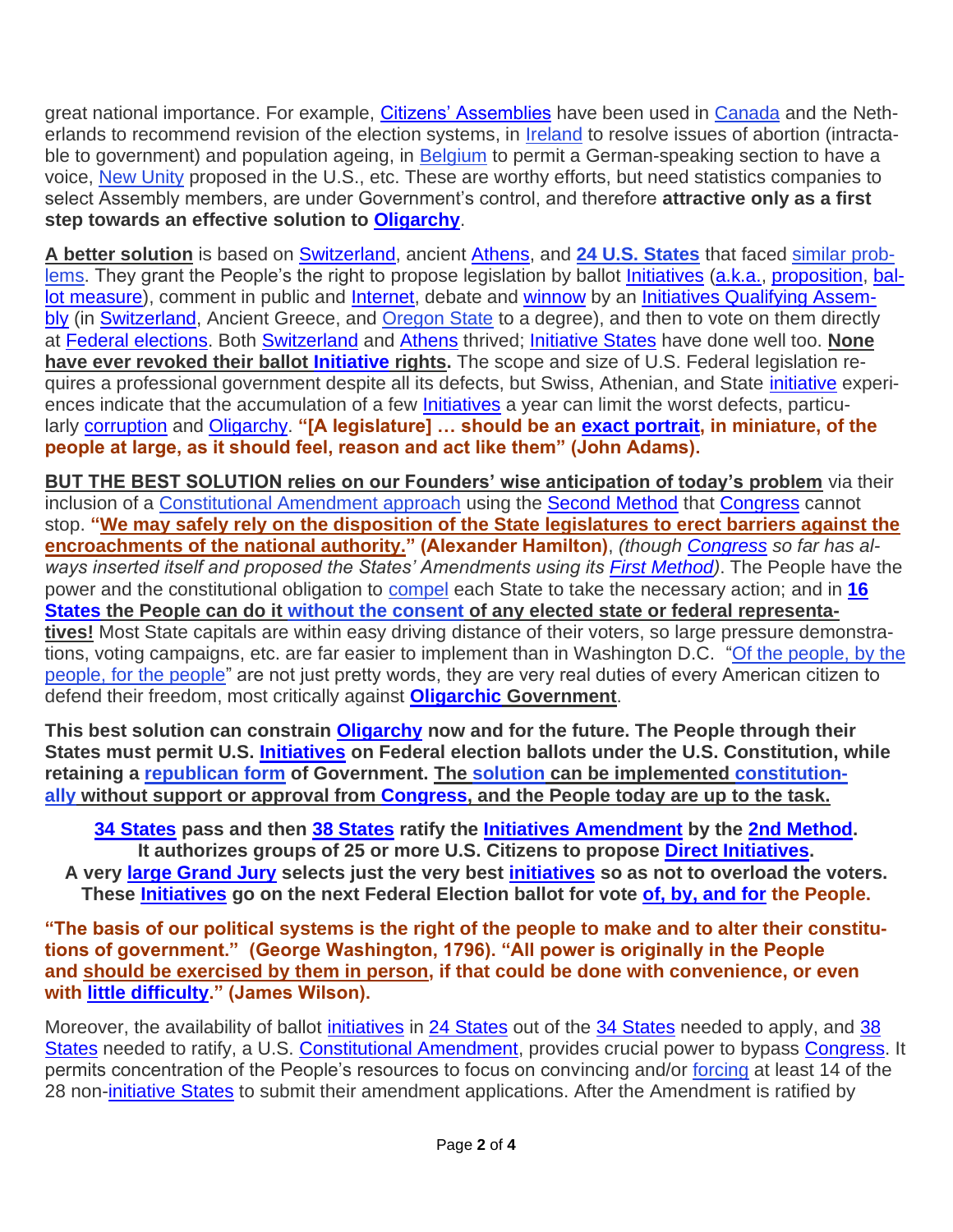a [Limited Convention of the States](https://en.wikipedia.org/wiki/Convention_to_propose_amendments_to_the_United_States_Constitution) (i.e. the [Second Method](https://cusdi.org/glossary/second-method/) of Amendment) followed by a [one-year im](https://cusdi.org/direct-democracy-gamechanger-solution-initiatives/constitution-orders/)[plementation](https://cusdi.org/direct-democracy-gamechanger-solution-initiatives/constitution-orders/) period, the People will have the direct power to limit [Oligarchy.](https://cusdi.org/glossary/oligarchy/)

Initiatives Qualifying Assembly is a Large Grand Jury **Practical details to achieve this are presented in this [website.](https://cusdi.org/)** Central to its incorruptibility is a [large Grand](https://cusdi.org/glossary/large-grand-jury/)  [Jury](https://cusdi.org/glossary/large-grand-jury/) assembly meeting one week each month, with 12 month [staggered membership,](https://cusdi.org/glossary/staggered-membership/) fairly paid to oversee the [Ini](https://cusdi.org/glossary/initiatives/)[tiatives](https://cusdi.org/glossary/initiatives/) system. It deliberates, seeks information and advice, reaches [consensus,](https://cusdi.org/glossary/consensus/) and decides which few (e.g., under 10) of the People's Proposed [Initiatives](https://cusdi.org/glossary/initiatives/) qualify to go on the Federal Election Ballot. A randomly-selected U.S. Assembly is **[surprisingly well qualified](https://cusdi.org/faq/iqa-ensure-wisdom/#more-1031)** for the job. It also has the ability to improve itself via *[Initiatives](https://cusdi.org/glossary/initiatives/)* approved by the People to ensure that it can [evolve improvements](https://cusdi.org/direct-democracy-gamechanger-solution-initiatives/initiatives-amendment/) that time will make apparent..



Photo by Stuart Davis #715955 by kind permission of The Vancouver Sun.

**Today, [Oligarchs](https://cusdi.org/glossary/oligarchs-2/) damage our Democracy far faster than the People can repair it.** For example, [Oli](https://cusdi.org/glossary/oligarchs-2/)[garchs](https://cusdi.org/glossary/oligarchs-2/) and friends implemented [Citizens United](https://en.wikipedia.org/wiki/Citizens_United_v._FEC) in 2010; but over 9 years later, even the most aggressive responses from the People are still in the early stages. Peoples' advocacy organizations such as [Fix Democracy First –](http://fixdemocracyfirst.org/) WAmend, [Move to Amend,](https://movetoamend.org/) [Wolf-PAC,](https://wolf-pac.com/) et al, try to solve each problem with a separate [Constitutional Amendment](https://cusdi.org/glossary/constitutional-amendment/) with repeated huge efforts and rare success. **By comparison**, once

## **Flying into the atmosphere**

Forecast global CO<sub>2</sub> emissions from fossil fuels Gigatonnes

- Implied by countries' fossil-fuel production plans
- Implied by emissions-reduction pledges
- Needed to limit global warming to 2°C
- Needed to limit global warming to 1.5°C



The Economist

implemented, the single United States **[Initiatives Amend](https://cusdi.org/glossary/initiatives-amendment/)[ment](https://cusdi.org/glossary/initiatives-amendment/) enables concurrent consideration and prompt remedy**, with advice but without consent of [Congress,](https://cusdi.org/glossary/congress/) the President, and the Supreme Court, for many [important and urgent](https://cusdi.org/benefits/)  [issues](https://cusdi.org/benefits/) within a few years after they arise, greatly reducing effort, cost, time, and dissention.

Our Founders in their wisdom gave us this path to a Constitutional solution. But to date, we as a nation have not shown the courage and patriotism to follow our Founders' wisdom and the leadership of our 24 [initiative States.](https://cusdi.org/glossary/initiative-states/) **"As the people are the only legitimate fountain of power, and it is from them that the constitutional charter, under which the several branches of government hold their power, is derived, it seems strictly consonant to the republican theory to recur to the same original authority [the People]… whenever it may be necessary to enlarge, diminish, or new-model the powers of government." (James Madison).**CO2 Forecast, Economist Nov. 23, 2019

**Without U.S. [Initiative](https://cusdi.org/glossary/initiative/)** power, the People procrastinate and gamble that the [Oligarchs](https://cusdi.org/glossary/oligarchs-2/) and [Congress](https://cusdi.org/glossary/congress/) will benignly reform themselves; but history shows that this is a futile hope – entrenched international [Oligarchy](https://cusdi.org/glossary/oligarchy/) and [dictatorships](https://cusdi.org/glossary/dictatorships/) are likely, even inevitable. For example, cigarette [Oligarchs'](https://cusdi.org/glossary/oligarchs-2/) cancer deaths, drug [Oligarchs'](https://cusdi.org/glossary/oligarchs-2/) opioid deaths, and oil, gas, and coal [Oligarchs'](https://cusdi.org/glossary/oligarchs-2/) [irreversible global warming](https://cusdi.org/benefit/climate-change-carbon-dioxide-sea-level) that affects the